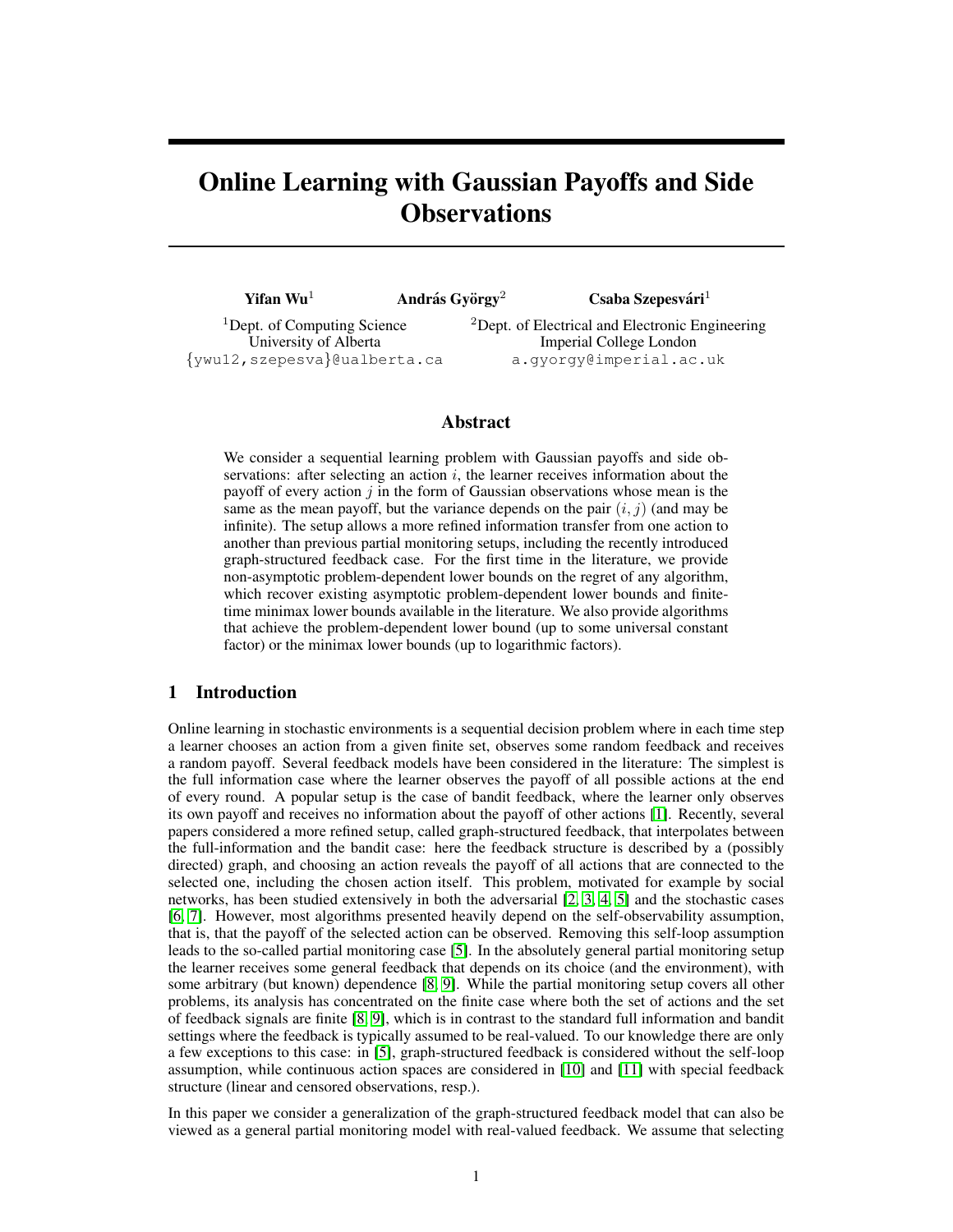an action i the learner can observe a random variable  $X_{ij}$  for each action j whose mean is the same as the payoff of j, but its variance  $\sigma_{ij}^2$  depends on the pair  $(i, j)$ . For simplicity, throughout the paper we assume that all the payoffs and the  $X_{ij}$  are Gaussian. While in the graph-structured feedback case one either has observation on an action or not, but the observation always gives the same amount of information, our model is more refined: Depending on the value of  $\sigma_{ij}^2$ , the information can be of different quality. For example, if  $\sigma_{ij}^2 = \infty$ , trying action *i* gives no information about action *j*. In general, for any  $\sigma_{ij}^2 < \infty$ , the value of the information depends on the time horizon T of the problem: when  $\sigma_{ij}^2$  is large relative to T (and the payoff differences of the actions) essentially no information is received, while a small variance results in useful observations.

After defining the problem formally in Section [2,](#page-1-0) we provide non-asymptotic problem-dependent lower bounds in Section [3,](#page-2-0) which depend on the distribution of the observations through their mean payoffs and variances. To our knowledge, these are the first such bounds presented for any stochastic partial monitoring problem beyond the full-information setting: previous work either presented asymptotic problem-dependent lower bounds (e.g., [\[12,](#page-8-11) [7\]](#page-8-6)), or finite-time minimax bounds (e.g., [\[9,](#page-8-8) [3,](#page-8-2) [5\]](#page-8-4)). Our bounds can recover all previous bounds up to some universal constant factors not depending on the problem. In Section [4,](#page-5-0) we present two algorithms with finite-time performance guarantees for the case of graph-structured feedback without the self-observability assumption. While due to their complicated forms it is hard to compare our finite-time upper and lower bounds, we show that our first algorithm achieves the asymptotic problem-dependent lower bound up to problem-independent multiplicative factors. Regarding the minimax regret, the hardness ( $\tilde{\Theta}(T^{1/2})$ or  $\Theta(T^{2/3})$  regret<sup>[1](#page-1-1)</sup>) of partial monitoring problems is characterized by their global/local observability property [\[9\]](#page-8-8) or, in case of the graph-structured feedback model, by their strong/weak observability property [\[5\]](#page-8-4). In the same section we present another algorithm that achieves the minimax regret (up to logarithmic factors) under both strong and weak observability, and achieves an  $O(\log^{3/2}T)$ problem-dependent regret. Earlier results for the stochastic graph-structured feedback problems [\[6,](#page-8-5) [7\]](#page-8-6) provided only asymptotic problem-dependent lower bounds and performance bounds that did not match the asymptotic lower bounds or the minimax rate up to constant factors. A related combinatorial partial monitoring problem with linear feedback was considered in [\[10\]](#page-8-9), where the presented algorithm was shown to satisfy both an  $O(T^{2/3})$  minimax bound and a logarithmic problem dependent dent bound. However, the dependence on the problem structure in that paper is not optimal, and, in particular, the paper does not achieve the  $O(\sqrt{T})$  minimax bound for easy problems. Finally, we draw conclusions and consider some interesting future directions in Section [5.](#page-7-0) Proofs can be found in the long version of this paper [\[13\]](#page-8-12).

# <span id="page-1-0"></span>2 Problem Formulation

Formally, we consider an online learning problem with *Gaussian payoffs and side observations*: Suppose a learner has to choose from  $K$  actions in every round. When choosing an action, the learner receives a random payoff and also some side observations corresponding to other actions. More precisely, each action  $i \in [K] = \{1, \ldots, K\}$  is associated with some parameter  $\theta_i$ , and the payoff  $Y_{t,i}$  to action i in round t is normally distributed random variable with mean  $\theta_i$  and variance  $\sigma_{ii}^2$ , while the learner observes a K-dimensional Gaussian random vector  $X_{t,i}$  whose jth coordinate is a normal random variable with mean  $\theta_j$  and variance  $\sigma_{ij}^2$  (we assume  $0 \le \sigma_{ij} \le \infty$ ) and the coordinates of  $X_{t,i}$  are independent of each other. We assume the following: (i) the random variables  $(X_t, Y_t)_t$  are independent for all t; (ii) the parameter vector  $\theta$  is unknown to the learner but the variance matrix  $\Sigma = (\sigma_{ij}^2)_{i,j \in [K]}$  is known in advance; (iii)  $\theta \in [0, D]^K$  for some  $D > 0$ ; (iv)  $\min_{i\in[K]}\sigma_{ij}\leq \sigma<\infty$  for all  $j\in[K]$ , that is, the expected payoff of each action can be observed.

The goal of the learner is to maximize its payoff or, in other words, minimize the expected regret

$$
R_T = T \max_{i \in [K]} \theta_i - \sum_{t=1}^T \mathbb{E}\left[Y_{t,i_t}\right]
$$

where  $i_t$  is the action selected by the learner in round t. Note that the problem encompasses several common feedback models considered in online learning (modulo the Gaussian assumption), and makes it possible to examine more delicate observation structures:

<span id="page-1-1"></span><sup>&</sup>lt;sup>1</sup>Tilde denotes order up to logarithmic factors.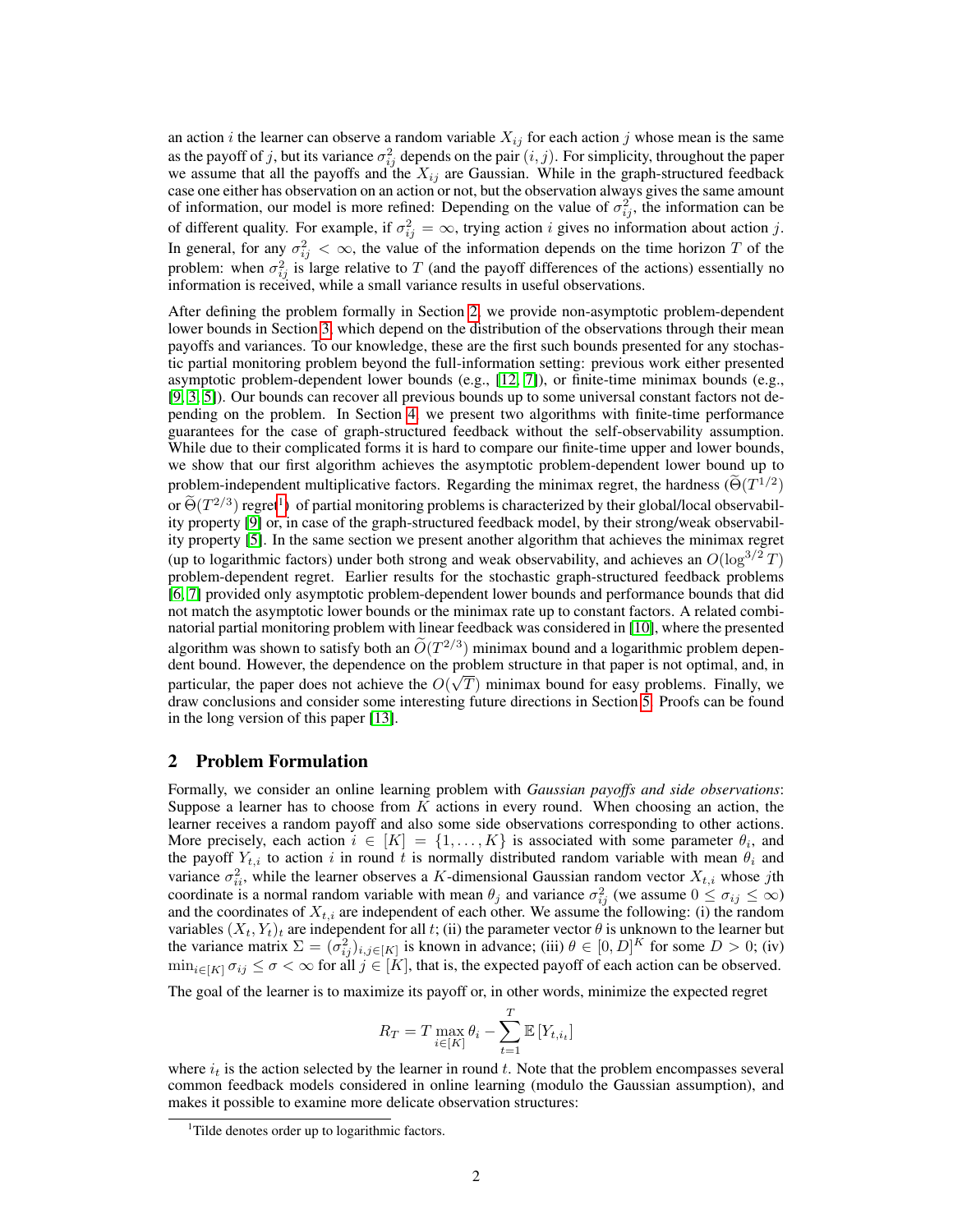### **Full information:**  $\sigma_{ij} = \sigma_j < \infty$  for all  $i, j \in [K]$ .

**Bandit:**  $\sigma_{ii} < \infty$  and  $\sigma_{ij} = \infty$  for all  $i \neq j \in [K]$ .

**Partial monitoring with feedback graphs [\[5\]](#page-8-4):** Each action  $i \in [K]$  is associated with an observation set  $S_i \subset [K]$  such that  $\sigma_{ij} = \sigma_j < \infty$  if  $j \in S_i$  and  $\sigma_{ij} = \infty$  otherwise.

We will call the *uniform variance* version of these problems when all the finite  $\sigma_{ij}$  are equal to some  $\sigma \geq 0$ . Some interesting features of the problem can be seen when considering the *generalized full information* case, when all entries of  $\Sigma$  are finite. In this case, the greedy algorithm, which estimates the payoff of each action by the average of the corresponding observed samples and selects the one with the highest average, achieves at most a constant regret for any time horizon  $T<sup>2</sup>$  $T<sup>2</sup>$  $T<sup>2</sup>$ . On the other hand, the constant can be quite large: in particular, when the variance of some observations are large relative to the gaps  $d_j = \max_i \theta_i - \theta_j$ , the situation is rather similar to a partial monitoring setup for a smaller, finite time horizon. In this paper we are going to analyze this problem and present algorithms and lower bounds that are able to "interpolate" between these cases and capture the characteristics of the different regimes.

### 2.1 Notation

Define  $C_T^{\mathbb{N}} = \{c \in \mathbb{N}^K : c_i \geq 0, \sum_{i \in [K]} c_i = T\}$  and let  $N(T) \in C_T^{\mathbb{N}}$  denote the number of plays over all actions taken by some algorithm in T rounds. Also let  $C_T^{\mathbb{R}} = \{c \in \mathbb{R}^K : c_i \geq 0\}$  $0, \sum_{i \in [K]} c_i = T$ . We will consider environments with different expected payoff vectors  $\theta \in \Theta$ , but the variance matrix  $\Sigma$  will be fixed. Therefore, an environment can be specified by  $\theta$ ; oftentimes, we will explicitly denote the dependence of different quantities on  $\theta$ : The probability and expectation functionals under environment  $\theta$  will be denoted by  $Pr(\cdot;\theta)$  and  $E[\cdot;\theta]$ , respectively. Furthermore, let  $i_j(\theta)$  be the *j*th best action (ties are broken arbitrarily, i.e.,  $\theta_{i_1} \ge \theta_{i_2} \ge \cdots \ge \theta_{i_K}$ ) and define d P  $i_i(\theta) = \theta_{i_1(\theta)} - \theta_i$  for any  $i \in [K]$ . Then the expected regret under environment  $\theta$  is  $R_T(\theta) =$  $\sum_{i\in[K]}\mathbb{E}[\hat{N}_i(T);\theta] d_i(\theta)$ . For any action  $i\in[K]$ , let  $S_i=\{j\in[K] : \sigma_{ij}<\infty\}$  denote the set of actions whose parameter  $\theta_j$  is observable by choosing action i. Throughout the paper, log denotes the natural logarithm and  $\Delta^n$  denotes the *n*-dimensional simplex for any positive integer *n*.

# <span id="page-2-0"></span>3 Lower Bounds

The aim of this section is to derive generic, problem-dependent lower bounds to the regret, which are also able to provide minimax lower bounds. The hardness in deriving such bounds is that for any fixed  $\theta$  and  $\Sigma$ , the dumb algorithm that always selects  $i_1(\theta)$  achieves zero regret (obviously, the regret of this algorithm is linear for any  $\theta'$  with  $i_1(\theta) \neq i_1(\theta')$ , so in general it is not possible to give a lower bound for a single instance. When deriving asymptotic lower bounds, this is circumvented by only considering *consistent* algorithms whose regret is sub-polynomial for any problem [\[12\]](#page-8-11). However, this asymptotic notion of consistency is not applicable to finite-horizon problems. Therefore, following ideas of [\[14\]](#page-8-13), for any problem we create a family of *related* problems (by perturbing the mean payoffs) such that if the regret of an algorithm is "too small" in one of the problems than it will be "large" in another one, while it still depends on the original problem parameters (note that deriving minimax bounds usually only involves perturbing certain special "worst-case" problems).

As a warm-up, and to show the reader what form of a lower bound can be expected, first we present an asymptotic lower bound for the uniform-variance version of the problem of *partial monitoring with feedback graphs*. The result presented below is an easy consequence of [\[12\]](#page-8-11), hence its proof is omitted. An algorithm is said to be *consistent* if  $\sup_{\theta \in \Theta} R_T(\theta) = o(T^{\gamma})$  for every  $\gamma > 0$ . Now assume for simplicity that there is a unique optimal action in environment  $\theta$ , that is,  $\theta_{i_1(\theta)} > \theta_i$  for all  $i \neq i_1$  and let

$$
C_{\theta} = \left\{ c \in [0, \infty)^K \, : \, \sum_{i:j \in S_i} c_i \ge \frac{2\sigma^2}{d_j^2(\theta)} \text{ for all } j \neq i_1(\theta), \sum_{i:i_1(\theta) \in S_i} c_i \ge \frac{2\sigma^2}{d_{i_2(\theta)}^2(\theta)} \right\}.
$$

<span id="page-2-1"></span><sup>&</sup>lt;sup>2</sup>To see this, notice that the error of identifying the optimal action decays exponentially with the number of rounds.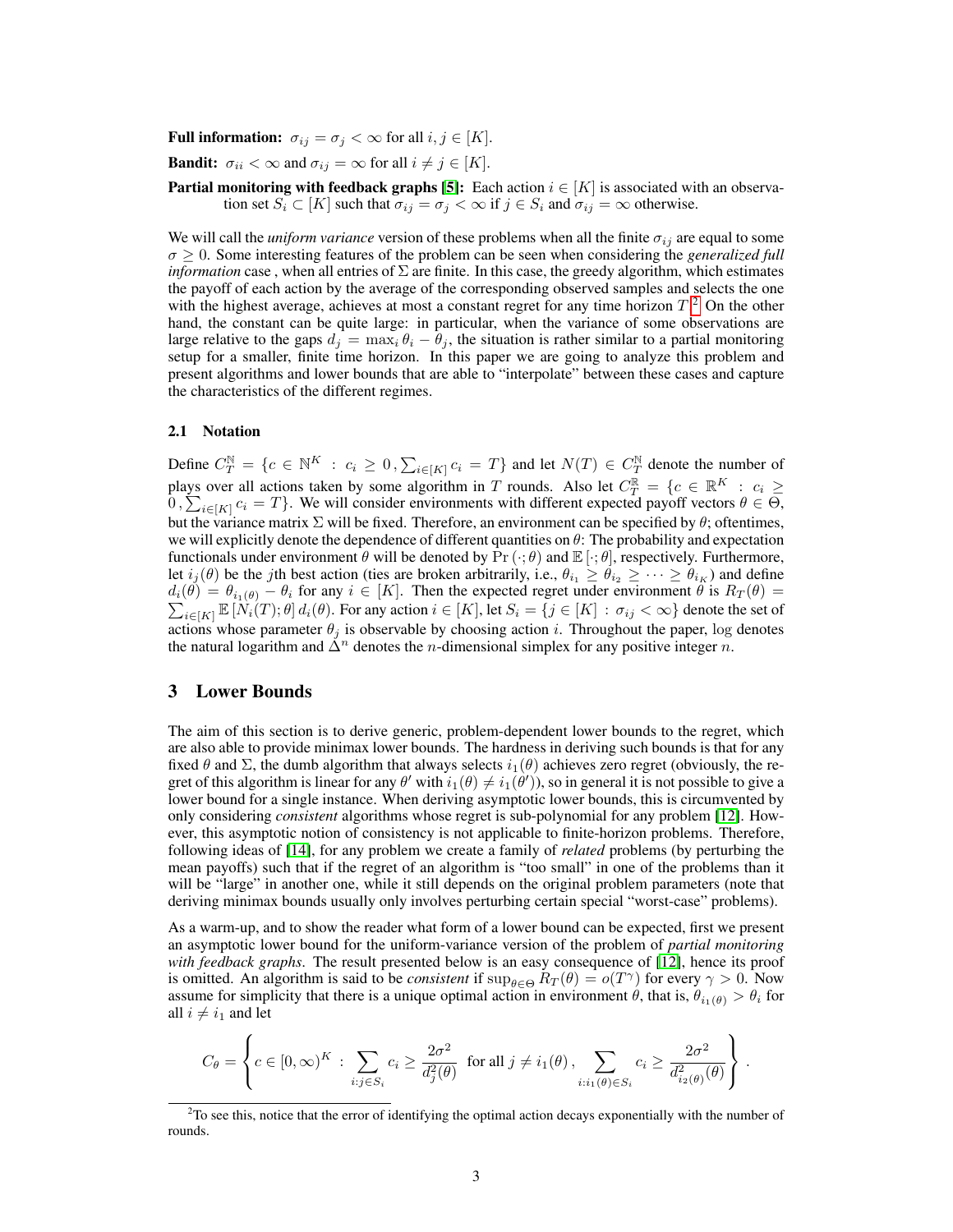Then, for any consistent algorithm and for any  $\theta$  with  $\theta_{i_1(\theta)} > \theta_{i_2(\theta)}$ ,

<span id="page-3-0"></span>
$$
\liminf_{T \to \infty} \frac{R_T(\theta)}{\log T} \ge \inf_{c \in C_{\theta}} \langle c, d(\theta) \rangle . \tag{1}
$$

.

Note that the right hand side of [\(1\)](#page-3-0) is 0 for any *generalized full information* problem (recall that the expected regret is bounded by a constant for such problems), but it is a finite positive number for other problems. Similar bounds have been provided in [\[6,](#page-8-5) [7\]](#page-8-6) for graph-structured feedback with self-observability (under non-Gaussian assumptions on the payoffs). In the following we derive finite time lower bounds that are also able to replicate this result.

### 3.1 A General Finite Time Lower Bound

First we derive a general lower bound. For any  $\theta, \theta' \in \Theta$  and  $q \in \Delta^{|C_T^{\mathbb{N}}|}$ , define  $f(\theta, q, \theta')$  as

$$
f(\theta, q, \theta') = \inf_{q' \in \Delta^{|C_T^{\mathbb{N}}|}} \sum_{a \in C_T^{\mathbb{N}}} q'(a) \langle a, d(\theta') \rangle
$$
  
such that 
$$
\sum_{a \in C_T^{\mathbb{N}}} q(a) \log \frac{q(a)}{q'(a)} \le \sum_{i \in [K]} \left( I_i(\theta, \theta') \sum_{a \in C_T^{\mathbb{N}}} q(a) a_i \right),
$$

where  $I_i(\theta, \theta')$  is the KL-divergence between  $X_{t,i}(\theta)$  and  $X_{t,i}(\theta')$ , given by  $I_i(\theta, \theta') =$  $KL(X_{t,i}(\theta); X_{t,i}(\theta')) = \sum_{j=1}^{K} (\theta_j - \theta'_j)^2 / 2\sigma_{ij}^2$ . Clearly,  $f(\theta, q, \theta')$  is a lower bound on  $R_T(\theta')$ for any algorithm for which the distribution of  $N(T)$  is q. The intuition behind the allowed values of q' is that we want q' to be as similar to q as the environments  $\theta$  and  $\theta'$  look like for the algorithm (through the feedback  $(X_{t,i_t})_t$ ). Now define

$$
g(\theta, c) = \inf_{q \in \Delta^{|C^{\mathbb{N}}_T|}} \sup_{\theta' \in \Theta} f(\theta, q, \theta'), \qquad \text{such that } \sum_{a \in C^{\mathbb{N}}_T} q(a)a = c \in C^{\mathbb{R}}_T
$$

 $g(\theta, c)$  is a lower bound of the worst-case regret of any algorithm with  $\mathbb{E}[N(T); \theta] = c$ . Finally, for any  $x > 0$ , define

$$
b(\theta, x) = \inf_{c \in C_{\theta, x}} \langle c, d(\theta) \rangle \quad \text{where} \quad C_{\theta, x} = \{c \in C_T^{\mathbb{R}}; \, g(\theta, c) \le x\}.
$$

Here  $C_{\theta,B}$  contains all the possible values of  $\mathbb{E}[N(T);\theta]$  that can be achieved by some algorithm whose lower bound  $g$  on the worst-case regret is smaller than  $x$ . These definitions give rise to the following theorem:

<span id="page-3-1"></span>**Theorem 1.** *Given any*  $B > 0$ , for any algorithm such that  $\sup_{\theta' \in \Theta} R_T(\theta') \leq B$ , we have, for any *environment*  $\theta \in \Theta$ ,  $R_T(\theta) \ge b(\theta, B)$ .

**Remark 2.** If B is picked as the minimax value of the problem given the observation structure  $\Sigma$ , the theorem states that for any minimax optimal algorithm the expected regret for a certain  $\theta$  is lower bounded by  $b(\theta, B)$ .

### 3.2 A Relaxed Lower Bound

Now we introduce a relaxed but more interpretable version of the finite-time lower bound of Theorem [1,](#page-3-1) which can be shown to match the asymptotic lower bound [\(1\)](#page-3-0). The idea of deriving the lower bound is the following: instead of ensuring that the algorithm performs well in the most adversarial environment  $\theta'$ , we consider a set of "bad" environments and make sure that the algorithm performs well on them, where each "bad" environment  $\theta'$  is the most adversarial one by only perturbing one coordinate  $\theta_i$  of  $\theta$ .

However, in order to get meaningful finite-time lower bounds, we need to perturb  $\theta$  more carefully than in the case of asymptotic lower bounds. The reason for this is that for any sub-optimal action i, if  $\theta_i$  is very close to  $\dot{\theta}_{i_1(\theta)}$ , then  $\mathbb{E}[N_i(T);\theta]$  is not necessarily small for a good algorithm for θ. If it is small, one can increase  $θ<sub>i</sub>$  to obtain an environment  $θ'$  where *i* is the best action and the algorithm performs bad; otherwise, when  $\mathbb{E}[N_i(T);\theta]$  is large, we need to decrease  $\theta_i$  to make the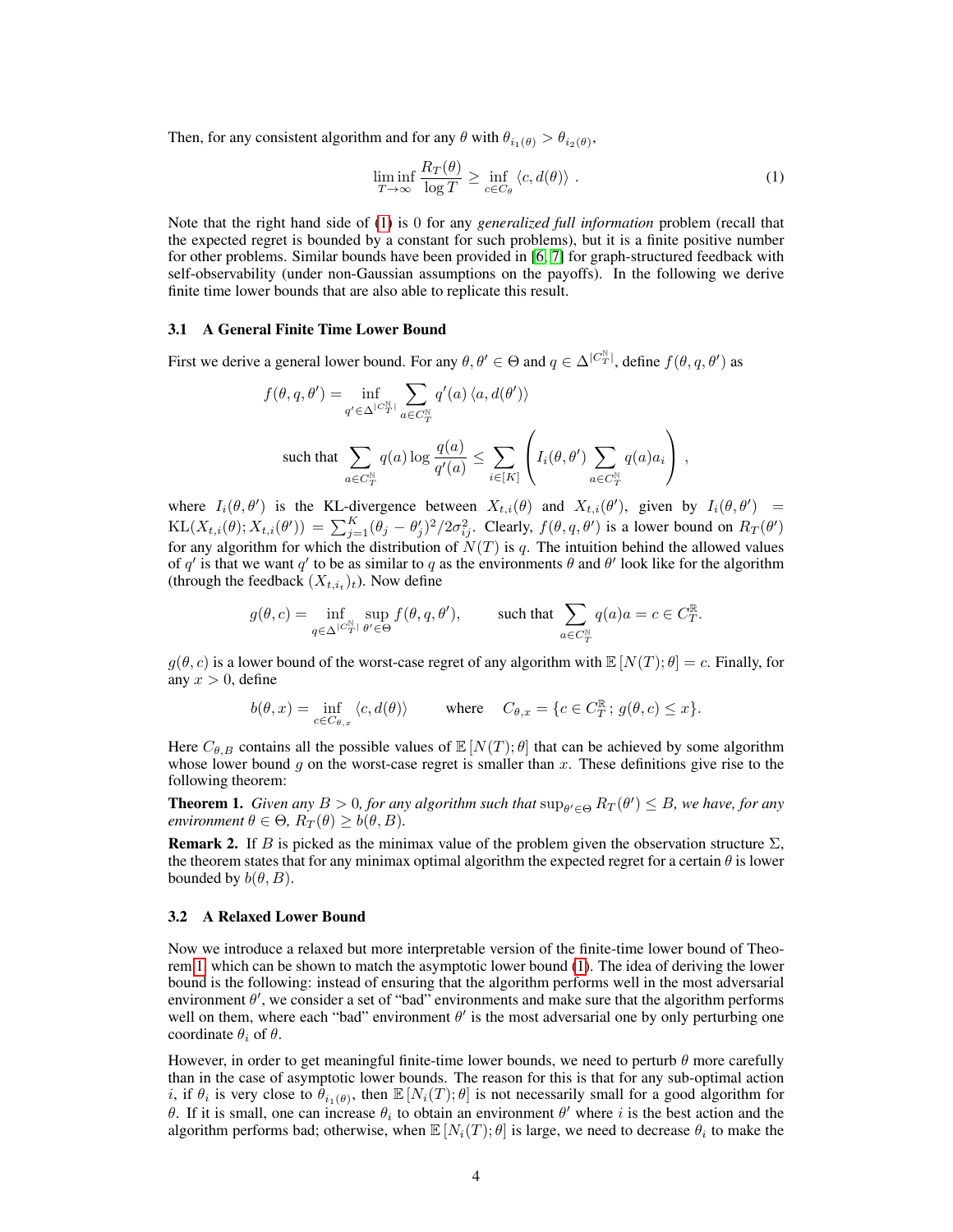algorithm perform badly in  $\theta'$ . Moreover, when perturbing  $\theta_i$  to be better than  $\theta_{i_1(\theta)}$ , we cannot make  $\theta'_i - \theta_{i_1(\theta)}$  arbitrarily small as in asymptotic lower-bound arguments, because when  $\theta'_i - \theta_{i_1(\theta)}$ is small, large  $\mathbb{E}\left[N_{i_1(\theta)};\theta'\right]$ , and not necessarily large  $\mathbb{E}\left[N_i(T);\theta'\right]$ , may also lead to low finite-time regret in  $\theta'$ . In the following we make this argument precise to obtain an interpretable lower bound.

#### 3.2.1 Formulation

We start with defining a subset of  $C_T^{\mathbb{R}}$  that contains the set of "reasonable" values for  $\mathbb{E}[N(T);\theta]$ . For any  $\theta \in \Theta$  and  $B > 0$ , let

$$
C_{\theta,B}' = \left\{c \in C_T^{\mathbb{R}}: \sum_{j=1}^K \frac{c_j}{\sigma_{ji}^2} \geq m_i(\theta,B) \text{ for all } i \in [K]\right\}
$$

where  $m_i$ , the minimum sample size required to distinguish between  $\theta_i$  and its worst-case perturbation, is defined as follows: For  $i \neq i_1$ , if  $\theta_{i_1} = D$ ,<sup>[3](#page-4-0)</sup> then  $m_i(\theta, B) = 0$ . Otherwise let

,

$$
m_{i,+}(\theta, B) = \max_{\epsilon \in (d_i(\theta), D - \theta_i]} \frac{1}{\epsilon^2} \log \frac{T(\epsilon - d_i(\theta))}{8B}
$$

$$
m_{i,-}(\theta, B) = \max_{\epsilon \in (0, \theta_i]} \frac{1}{\epsilon^2} \log \frac{T(\epsilon + d_i(\theta))}{8B},
$$

and let  $\epsilon_{i,+}$  and  $\epsilon_{i,-}$  denote the value of  $\epsilon$  achieving the maximum in  $m_{i,+}$  and  $m_{i,-}$ , respectively. Then, define

$$
m_i(\theta, B) = \begin{cases} m_{i,+}(\theta, B) & \text{if } d_i(\theta) \ge 4B/T; \\ \min\{m_{i,+}(\theta, B), m_{i,-}(\theta, B)\} & \text{if } d_i(\theta) < 4B/T. \end{cases}
$$

For  $i = i_1$ , then  $m_{i_1}(\theta, B) = 0$  if  $\theta_{i_2(\theta)} = 0$ , else the definitions for  $i \neq i_1$  change by replacing  $d_i(\theta)$  with  $d_{i_2(\theta)}(\theta)$  (and switching the + and − indices):

$$
m_{i_1(\theta),-}(\theta, B) = \max_{\epsilon \in (d_{i_2(\theta)}(\theta), \theta_{i_1(\theta)})} \frac{1}{\epsilon^2} \log \frac{T(\epsilon - d_{i_2(\theta)}(\theta))}{8B},
$$
  

$$
m_{i_1(\theta),+}(\theta, B) = \max_{\epsilon \in (0, D - \theta_{i_1(\theta)})} \frac{1}{\epsilon^2} \log \frac{T(\epsilon + d_{i_2(\theta)}(\theta))}{8B}
$$

where  $\epsilon_{i_1(\theta),-}$  and  $\epsilon_{i_1(\theta),+}$  are the maximizers for  $\epsilon$  in the above expressions. Then, define

$$
m_{i_1(\theta)}(\theta, B) = \begin{cases} m_{i_1(\theta), -}(\theta, B) & \text{if } d_{i_2(\theta)}(\theta) \ge 4B/T; \\ \min \{ m_{i_1(\theta), +}(\theta, B), m_{i_1(\theta), -}(\theta, B) \} & \text{if } d_{i_2(\theta)}(\theta) < 4B/T. \end{cases}
$$

Note that  $\epsilon_{i,+}$  and  $\epsilon_{i,-}$  can be expressed in closed form using the Lambert  $W : \mathbb{R} \to \mathbb{R}$  function satisfying  $W(x)e^{W(x)} = x$ : for any  $i \neq i_1(\theta)$ ,

<span id="page-4-2"></span>
$$
\epsilon_{i,+} = \min \left\{ D - \theta_i, \ 8\sqrt{e}Be^{W\left(\frac{d_i(\theta)T}{16\sqrt{e}B}\right)}/T + d_i(\theta) \right\},
$$
\n
$$
\epsilon_{i,-} = \min \left\{ \theta_i, \ 8\sqrt{e}Be^{W\left(-\frac{d_i(\theta)T}{16\sqrt{e}B}\right)}/T - d_i(\theta) \right\},
$$
\n(2)

and similar results hold for  $i = i_1$ , as well.

Now we can give the main result of this section, a simplified version of Theorem [1:](#page-3-1)

<span id="page-4-1"></span>**Corollary 3.** *Given*  $B > 0$ *, for any algorithm such that*  $\sup_{\lambda \in \Theta} R_T(\lambda) \leq B$ *, we have, for any*  $\mathit{environment} \ \theta \in \Theta, \ R_T(\theta) \geq b'(\theta, B) = \min_{c \in C'_{\theta, B}} \langle c, d(\theta) \rangle.$ 

Next we compare this bound to existing lower bounds.

#### 3.2.2 Comparison to the Asymptotic Lower Bound [\(1\)](#page-3-0)

Now we will show that our finite time lower bound in Corollary [3](#page-4-1) matches the asymptotic lower bound in [\(1\)](#page-3-0) up to some constants. Pick  $B = \alpha T^{\beta}$  for some  $\alpha > 0$  and  $0 < \beta < 1$ . For simplicity, we only consider  $\theta$  which is "away from" the boundary of  $\Theta$  (so that the minima in [\(2\)](#page-4-2) are

<span id="page-4-0"></span><sup>&</sup>lt;sup>3</sup>Recall that  $\theta_i \in [0, D]$ .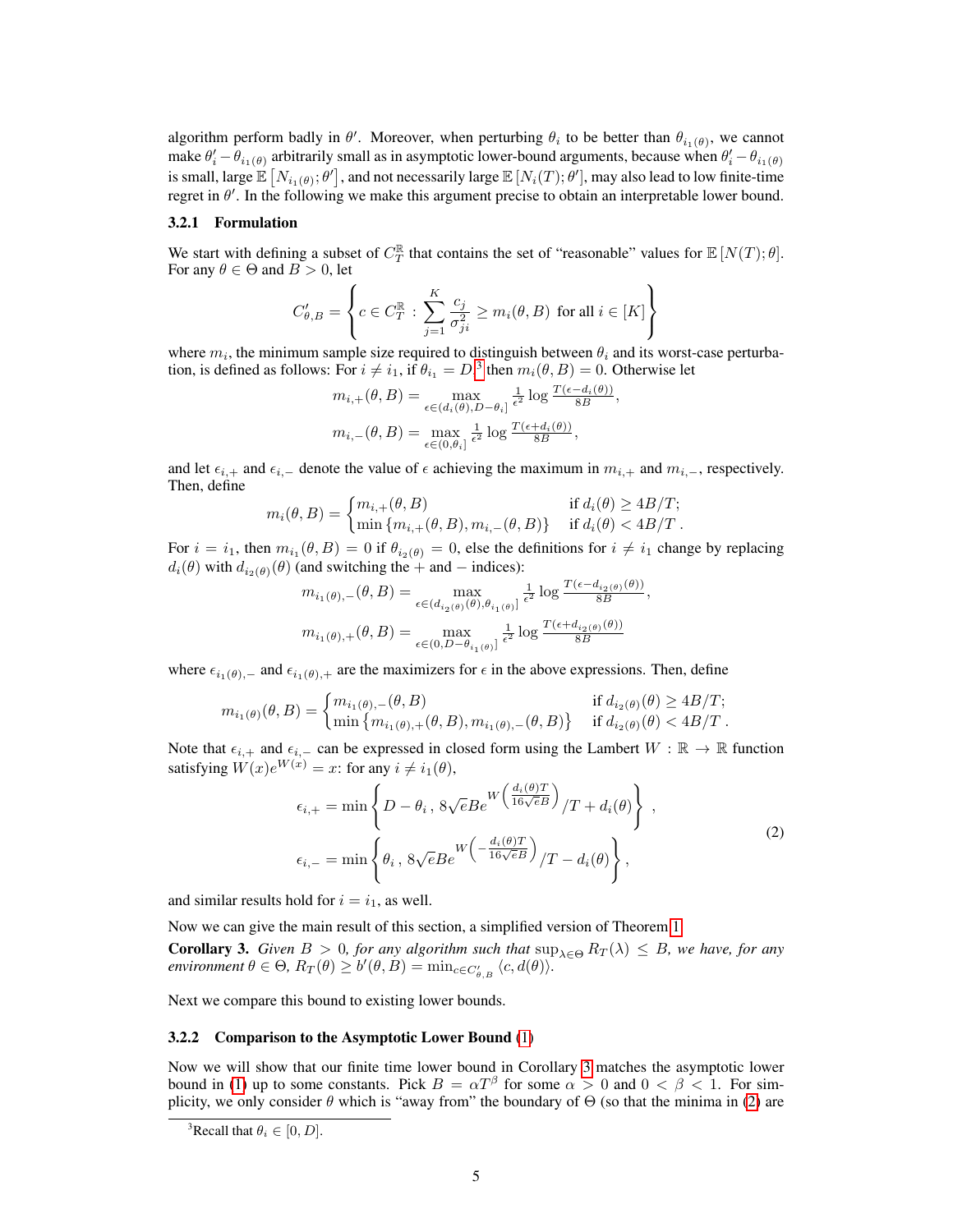achieved by the second terms) and has a unique optimal action. Then, for  $i \neq i_1(\theta)$ , it is easy to show that  $\epsilon_{i,+} = \frac{d_i(\theta)}{2W(d_i(\theta))T^{1-\beta}}$  $\frac{d_i(\theta)}{2W(d_i(\theta)T^{1-\beta}/(16\alpha\sqrt{e}))}+d_i(\theta)$  by [\(2\)](#page-4-2) and  $m_i(\theta,B)=\frac{1}{\epsilon_{i,+}^2}\log\frac{T(\epsilon_{i,+}-d_i(\theta))}{8B}$ for large enough T. Then, using the fact that  $\log x - \log \log x \leq W(x) \leq \log x$  for  $x \geq e$ , it follows that  $\lim_{T\to\infty} m_i(\theta, \vec{B})/\log T = (1 - \beta)/d_i^2(\theta)$ , and similarly we can show that  $\lim_{T\to\infty} m_{i_1(\theta)}(\theta, B)/\log T = (1-\beta)/d_{i_2(\theta)}^2(\theta)$ . Thus,  $C'_{\theta, B} \to \frac{(1-\beta)\log T}{2}C_{\theta}$ , under the as-sumptions of [\(1\)](#page-3-0), as  $T \to \infty$ . This implies that Corollary [3](#page-4-1) matches the asymptotic lower bound of [\(1\)](#page-3-0) up to a factor of  $(1 - \beta)/2$ .

#### 3.2.3 Comparison to Minimax Bounds

Now we will show that our  $\theta$ -dependent finite-time lower bound reproduces the minimax regret bounds of [\[2\]](#page-8-1) and [\[5\]](#page-8-4), except for the generalized full information case.

The minimax bounds depend on the following notion of observability: An action i is *strongly observable* if either  $i \in S_i$  or  $[K] \setminus \{i\} \subset \{j : i \in S_j\}$ . i is *weakly observable* if it is not strongly observable but there exists j such that  $i \in S_j$  (note that we already assumed the latter condition for all *i*). Let  $W(\Sigma)$  be the set of all weakly observable actions.  $\Sigma$  is said to be strongly observable if  $W(\Sigma) = \emptyset$ .  $\Sigma$  is weakly observable if  $W(\Sigma) \neq \emptyset$ .

Next we will define two key qualities introduced by [\[2\]](#page-8-1) and [\[5\]](#page-8-4) that characterize the hardness of a problem instance with feedback structure  $\Sigma$ : A set  $A \subset [K]$  is called an independent set if for any  $i \in A$ ,  $S_i \cap A \subset \{i\}$ . The *independence number*  $\kappa(\Sigma)$  is defined as the cardinality of the largest independent set. For any pair of subsets  $A, A' \subset [K], A$  is said to be *dominating*  $A'$  if for any  $j \in A'$ there exists  $i \in A$  such that  $j \in S_i$ . The *weak domination number*  $\rho(\Sigma)$  is defined as the cardinality of the smallest set that dominates  $W(\Sigma)$ .

<span id="page-5-1"></span>**Corollary 4.** Assume that  $\sigma_{ij} = \infty$  for some  $i, j \in [K]$ , that is, we are not in the generalized full *information case. Then,*

- *(i)* if  $\Sigma$  is strongly observable, with  $B = \alpha \sigma \sqrt{\kappa(\Sigma)T}$  for some  $\alpha > 0$ , we have  $\sup_{\theta \in \Theta} b'(\theta, B) \geq \frac{\sigma \sqrt{\kappa(\Sigma)T}}{64\epsilon \alpha}$  $\frac{f\kappa(\Sigma)T}{64e\alpha}$  for  $T \geq 64e^2\alpha^2\sigma^2\kappa(\Sigma)^3/D^2$ .
- *(ii)* If  $\Sigma$  *is weakly observable, with*  $B = \alpha(\rho(\Sigma)D)^{1/3}(\sigma T)^{2/3}\log^{-2/3} K$  for some  $\alpha > 0$ , we  $have \ \sup_{\theta \in \Theta} b'(\theta, B) \geq \frac{(\rho(\Sigma)D)^{1/3}(\sigma T)^{2/3} \log^{-2/3} K}{51200 e^2 \alpha^2}$  $\frac{(\sigma_1)^{\gamma} \log \gamma \cdot \Lambda}{51200e^2\alpha^2}.$

**Remark 5.** In Corollary [4,](#page-5-1) picking  $\alpha = \frac{1}{8\sqrt{e}}$  for strongly observable  $\Sigma$  and  $\alpha = \frac{1}{73}$  for weakly observable  $\Sigma$  gives formal minimax lower bounds: (i) If  $\Sigma$  is strongly observable, for any algorithm we have  $\sup_{\theta \in \Theta} R_T(\theta) \geq \frac{\sigma \sqrt{\kappa(\Sigma)T}}{8\sqrt{e}}$  $\frac{\kappa(z)}{\delta\sqrt{e}}$  for  $T \ge e\sigma^2 \kappa(\Sigma)^3/D^2$ . (ii) If  $\Sigma$  is weakly observable, for any algorithm we have  $\sup_{\theta \in \Theta} R_T(\theta) \geq \frac{(\rho(\Sigma)D)^{1/3}(\sigma T)^{2/3}}{73 \log^{2/3} K}$  $\frac{7D)^{-\alpha} (6T)^{-\alpha}}{73 \log^{2/3} K}$ .

# <span id="page-5-0"></span>4 Algorithms

In this section we present two algorithms and their finite-time analysis for the uniform variance version of our problem (where  $\sigma_{ij}$  is either  $\sigma$  or  $\infty$ ). The upper bound for the first algorithm matches the asymptotic lower bound in [\(1\)](#page-3-0) up to constants. The second algorithm achieves the minimax lower bounds of Corollary [4](#page-5-1) up to logarithmic factors, as well as  $O(\log^{3/2}T)$  problem-dependent regret. In the problem-dependent upper bounds of both algorithms, we assume that the optimal action is unique, that is,  $d_{i_2(\theta)}(\theta) > 0$ .

# 4.1 An Asymptotically Optimal Algorithm

Let  $c(\theta)$  = argmin<sub>c∈C</sub><sub> $\theta$ </sub>  $\langle c, d(\theta) \rangle$ ; note that increasing  $c_{i_1(\theta)}(\theta)$  does not change the value of  $\langle c, d(\theta) \rangle$  (since  $d_{i_1(\theta)}(\theta) = 0$ ), so we take the minimum value of  $c_{i_1(\theta)}(\theta)$  in this definition. Let  $n_i(t) = \sum_{s=1}^{t-1} \mathbb{I}\{i \in S_{i_s}\}\$ be the number of observations for action i before round t and  $\hat{\theta}_{t,i}$  be the empirical estimate of  $\theta_i$  based on the first  $n_i(t)$  observations. Let  $N_i(t) = \sum_{s=1}^{t-1} \mathbb{I}\{i_s = i\}$  be the number of plays for action i before round t. Note that this definition of  $N_i(t)$  is different from that in the previous sections since it excludes round  $t$ .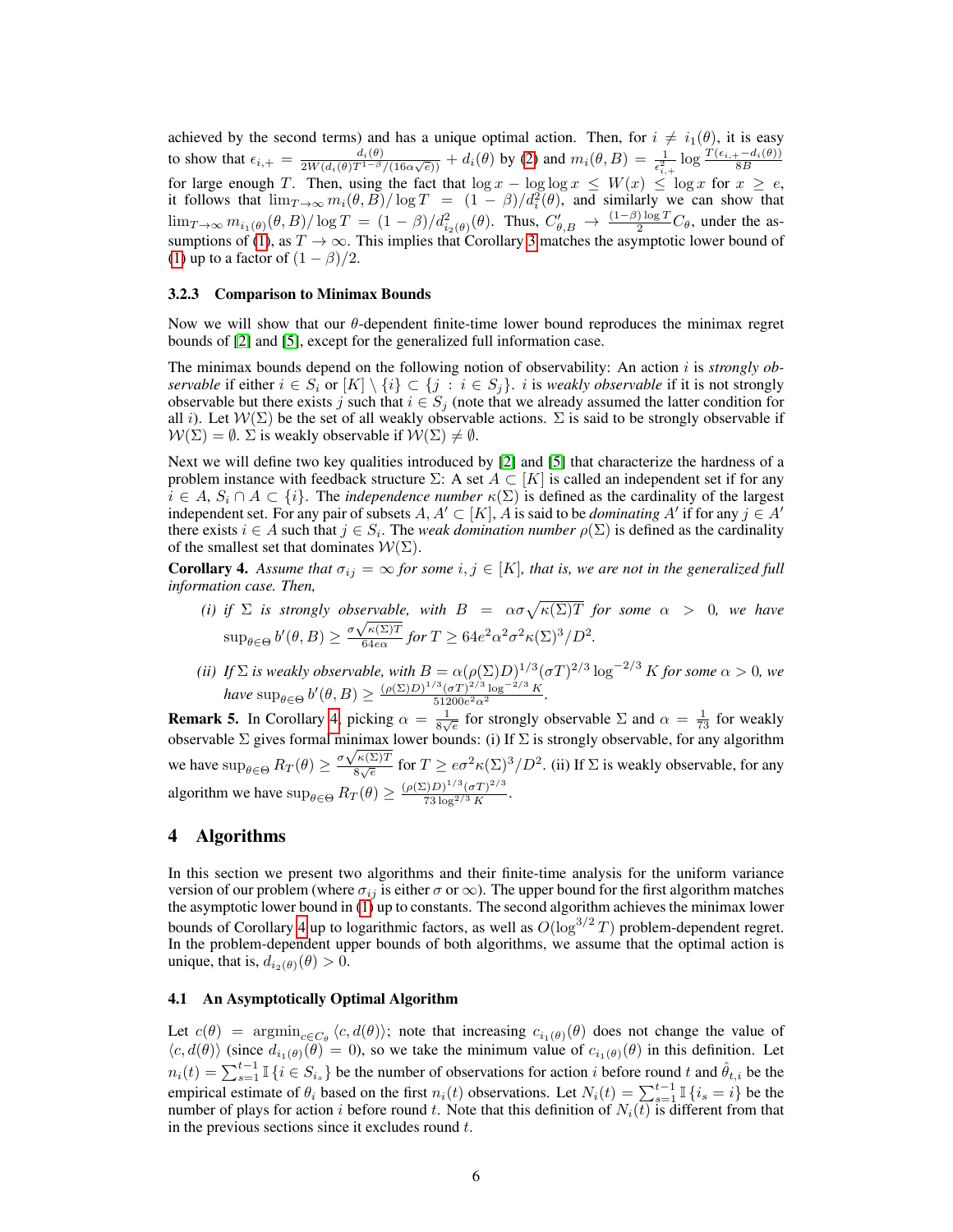### Algorithm 1

<span id="page-6-0"></span>1: Inputs:  $\Sigma, \alpha, \beta : \mathbb{N} \to [0, \infty)$ . 2: For  $t = 1, ..., K$ , observe each action i at least once by playing  $i_t$  such that  $t \in S_{i_t}$ . 3: Set exploration count  $n_e(K + 1) = 0$ . 4: for  $t = K + 1, K + 2, ...$  do 5: if  $\frac{N(t)}{4\alpha \log t} \in C_{\hat{\theta}_t}$  then 6: Play  $i_t = i_1(\hat{\theta}_t)$ . 7: Set  $n_e(t+1) = n_e(t)$ . 8: else 9: **if**  $\min_{i \in [K]} n_i(t) < \beta(n_e(t))/K$  then 10: Play  $i_t$  such that  $\operatorname{argmin}_{i \in [K]} n_i(t) \in S_{i_t}$ .  $11:$ 12: Play  $i_t$  such that  $N_i(t) < c_i(\hat{\theta}_t) 4\alpha \log t$ . 13: end if 14: Set  $n_e(t+1) = n_e(t) + 1$ . 15: end if 16: end for

gorithm [1](#page-6-0) achieves asymptotically optimal performance:

Our first algorithm is presented in Algorithm [1.](#page-6-0) The main idea, coming from [\[15\]](#page-8-14), is that by forcing exploration over all actions, the solution  $c(\theta)$  of the linear program can be well approximated while paying a constant price. This solves the main difficulty that, without getting enough observations on each action, we may not have good enough estimates for  $d(\theta)$  and  $c(\theta)$ . One advantage of our algorithm compared to that of [\[15\]](#page-8-14) is that we use a nondecreasing, sublinear exploration schedule  $\beta(n)$  ( $\beta : \mathbb{N} \to [0, \infty)$ ) instead of a constant rate  $\beta(n) = \beta n$ . This resolves the problem that, to achieve asymptotically optimal performance, some parameter of the algorithm needs to be chosen according to  $d_{\min}(\theta)$  as in [\[15\]](#page-8-14). The expected regret of Algorithm [1](#page-6-0) is upper bounded as follows:

<span id="page-6-1"></span>**Theorem 6.** *For any*  $\theta \in \Theta$ ,  $\epsilon > 0$ ,  $\alpha > 2$  *and any non-decreasing*  $\beta(n)$  *that satisfies*  $0 \leq \beta(n) \leq$  $n/2$  *and*  $\beta(m+n) \leq \beta(m) + \beta(n)$  *for*  $m, n \in \mathbb{N}$ ,  $\overline{T}$ 

$$
R_T(\theta) \le (2K + 2 + 4K/(\alpha - 2))d_{\max}(\theta) + 4Kd_{\max}(\theta) \sum_{s=0}^{T} \exp\left(-\frac{\beta(s)\epsilon^2}{2K\sigma^2}\right)
$$

$$
+ 2d_{\max}(\theta)\beta\left(4\alpha\log T\sum_{i\in[K]}c_i(\theta,\epsilon) + K\right) + 4\alpha\log T\sum_{i\in[K]}c_i(\theta,\epsilon)d_i(\theta).
$$
  
where  $c_i(\theta,\epsilon) = \sup\{c_i(\theta') : |\theta'_j - \theta_j| \le \epsilon \text{ for all } j \in [K]\}.$ 

Further specifying  $\beta(n)$  and using the continuity of  $c(\theta)$  around  $\theta$ , it immediately follows that Al-

<span id="page-6-2"></span>Corollary 7. *Suppose the conditions of Theorem [6](#page-6-1) hold. Assume, furthermore, that* β(n) *satisfies*  $\beta(n) = o(n)$  and  $\sum_{s=0}^{\infty} \exp\left(-\frac{\beta(s)\epsilon^2}{2K\sigma^2}\right)$  $\frac{\beta(s)\epsilon^2}{2K\sigma^2}\Big)<\infty$  for any  $\epsilon>0$ , then for any  $\theta$  such that  $c(\theta)$  is unique,  $\limsup_{T\to\infty} R_T(\theta) / \log T \leq 4\alpha \inf_{c \in C(\theta)} \langle c, d(\theta) \rangle$ .

Note that any  $\beta(n) = an^b$  with  $a \in (0, \frac{1}{2}], b \in (0, 1)$  satisfies the requirements in Theorem [6](#page-6-1) and Corollary [7.](#page-6-2) Also note that the algorithms presented in [\[6,](#page-8-5) [7\]](#page-8-6) do not achieve this asymptotic bound.

### 4.2 A Minimax Optimal Algorithm

Next we present an algorithm achieving the minimax bounds. For any  $A, A' \subset [K]$ , let  $c(A, A')$  = argmax<sub>c∈△|A|</sub> min<sub>i∈A'</sub>  $\sum_{j:i \in S_j} c_j$  (ties are broken arbitrarily) and  $m(A, A')$  =  $\min_{i \in A'} \sum_{j:i \in S_j} c_j(A, A')$ . For any  $A \subset [K]$  and  $|A| \geq 2$ , let  $A^S = \{i \in A : \exists j \in A, i \in S_j\}$ and  $A^{\mathcal{W}} = A - A^{\mathcal{S}}$ . Furthermore, let  $g_{r,i}(\delta) = \sigma \sqrt{\frac{2 \log(8K^2 r^3/\delta)}{n_i(r)}}$  where  $n_i(r) = \sum_{s=1}^{r-1} i_{s,i}$  and  $\hat{\theta}_{r,i}$ be the empirical estimate of  $\theta_i$  based on first  $n_i(r)$  observations (i.e., the average of the samples).

The algorithm is presented in Algorithm [2.](#page-7-1) It follows a successive elimination process: it explores all possibly optimal actions (called "good actions" later) based on some confidence intervals until only one action remains. While doing exploration, the algorithm first tries to explore the good actions by only using good ones. However, due to weak observability, some good actions might have to be explored by actions that have already been eliminated. To control this exploration-exploitation trade off, we use a sublinear function  $\gamma$  to control the exploration of weakly observable actions.

In the following we present high-probability bounds on the performance of the algorithm, so, with a slight abuse of notation,  $R_T(\theta)$  will denote the regret without expectation in the rest of this section.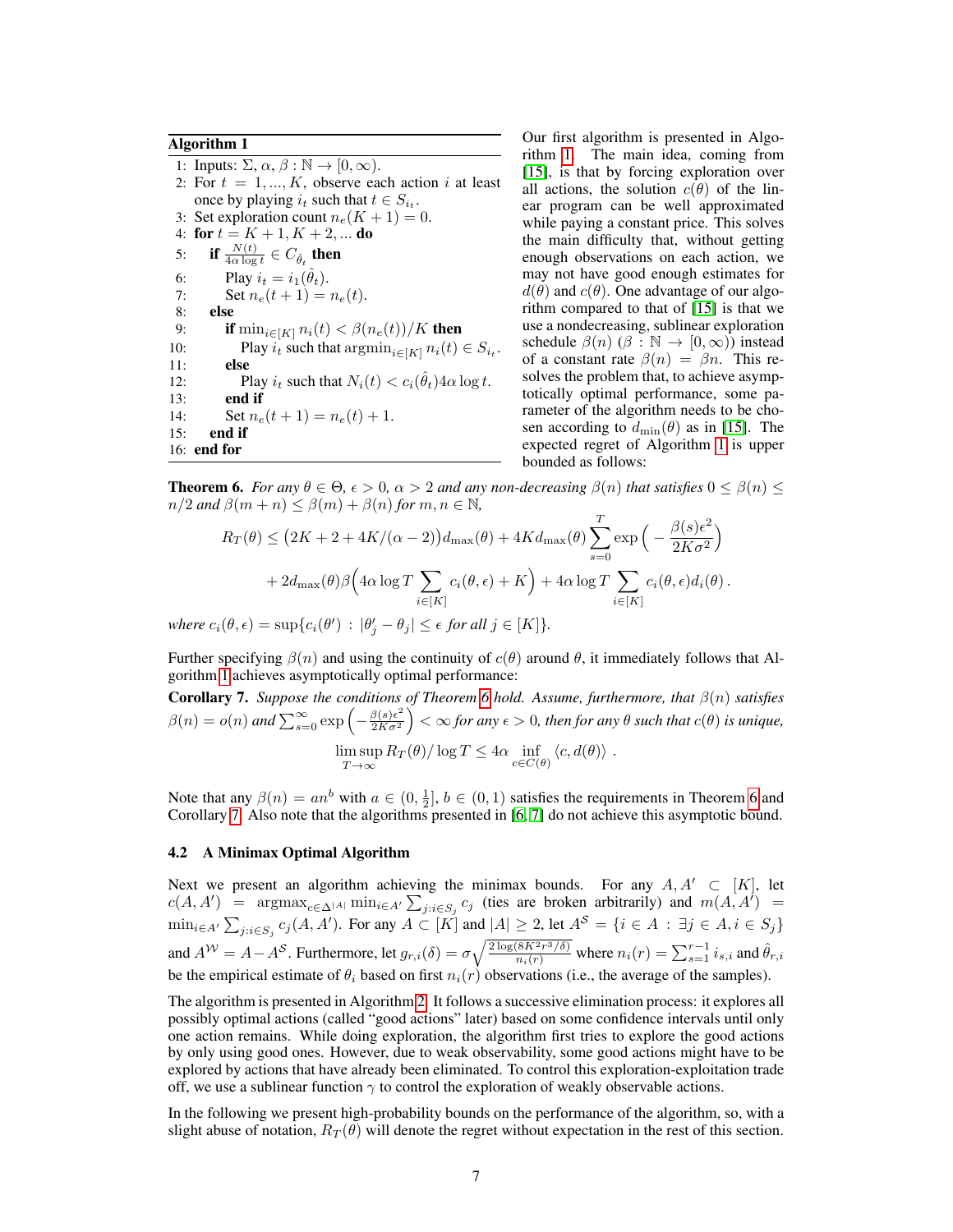# Algorithm 2

<span id="page-7-1"></span>1: Inputs:  $\Sigma$ ,  $\delta$ . 2: Set  $t_1 = 0$ ,  $A_1 = [K]$ . 3: for  $r = 1, 2, ...$  do 4: Let  $\alpha_r = \min_{1 \le s \le r, A_s^W \neq \emptyset} m([K], A_s^W)$  and  $\gamma(r) = (\sigma \alpha_r t_r/D)^{2/3}$ . (Define  $\alpha_r = 1$  if  $A_s^{\mathcal{W}} = \emptyset$  for all  $1 \leq s \leq r$ .) 5: **if**  $A_r^{\mathcal{W}} \neq \emptyset$  and  $\min_{i \in A_r^{\mathcal{W}}} n_i(r) < \min_{i \in A_r^{\mathcal{S}}} n_i(r)$  and  $\min_{i \in A_r^{\mathcal{W}}} n_i(r) < \gamma(r)$  then 6: Set  $c_r = c([K], A_r^{\mathcal{W}})$ . 7: else 8: Set  $c_r = c(A_r, A_r^S)$ . 9: end if 10: Play  $i_r = [c_r \cdot ||c_r||_0]$  and set  $t_{r+1} \leftarrow t_r + ||i_r||_1$ . 11:  $A_{r+1} \leftarrow \{i \in A_r : \hat{\theta}_{r+1,i} + g_{r+1,i}(\delta) \ge \max_{j \in A_r} \hat{\theta}_{r+1,j} - g_{r+1,j}(\delta)\}.$ 12: **if**  $|A_{r+1}| = 1$  then 13: Play the only action in the remaining rounds. 14: end if 15: end for

**Theorem 8.** *For any*  $\delta \in (0,1)$  *and any*  $\theta \in \Theta$ *,* 

$$
R_T(\theta) \le (\rho(\Sigma)D)^{1/3} (\sigma T)^{2/3} \cdot 7\sqrt{6 \log(2KT/\delta)} + 125\sigma^2 K^3/D + 13K^3 D
$$

*with probability at least*  $1 - \delta$  *if*  $\Sigma$  *is weakly observable, while* 

$$
R_T(\theta) \le 2KD + 80\sigma \sqrt{\kappa(\Sigma)T \cdot 6\log K \log \frac{2KT}{\delta}}
$$

*with probability at least*  $1 - \delta$  *if*  $\Sigma$  *is strongly observable.* 

**Theorem 9** (Problem-dependent upper bound). *For any*  $\delta \in (0,1)$  *and any*  $\theta \in \Theta$  *such that the optimal action is unique, with probability at least*  $1 - \delta$ ,

$$
R_T(\theta) \le \frac{1603\rho(\Sigma)D\sigma^2}{d_{\min}^2(\theta)} \left(\log(2KT/\delta)\right)^{3/2} + 14K^3D + 125\sigma^2K^3/D + 15\left(\rho(\Sigma)D\sigma^2\right)^{1/3}\left(125\sigma^2/D^2 + 10\right)K^2\left(\log(2KT/\delta)\right)^{1/2}.
$$

**Remark 10.** Picking  $\delta = 1/T$  gives an  $O(\log^{3/2} T)$  upper bound on the expected regret.

Remark 11. Note that Algortihm [2](#page-7-1) is similar to the UCB-LP algorithm of [\[7\]](#page-8-6), which admits a better problem-dependent upper bound (although does not achieve it with optimal problem-dependent constants), but it does not achieve the minimax bound even under strong observability.

## <span id="page-7-0"></span>5 Conclusions and Open Problems

We considered a novel partial-monitoring setup with Gaussian side observations, which generalizes the recently introduced setting of graph-structured feedback, allowing finer quantification of the observed information from one action to another. We provided non-asymptotic problem-dependent lower bounds that imply existing asymptotic problem-dependent and non-asymptotic minimax lower bounds (up to some constant factors) beyond the full information case. We also provided an algorithm that achieves the asymptotic problem-dependent lower bound (up to some universal constants) and another algorithm that achieves the minimax bounds under both weak and strong observability.

However, we think this is just the beginning. For example, we currently have no algorithm that achieves both the problem dependent and the minimax lower bounds at the same time. Also, our upper bounds only correspond to the graph-structured feedback case. It is of great interest to go beyond the weak/strong observability in characterizing the hardness of the problem, and provide algorithms that can adapt to any correspondence between the mean payoffs and the variances (the hardness is that one needs to identify suboptimal actions with good information/cost trade-off).

Acknowledgments This work was supported by the Alberta Innovates Technology Futures through the Alberta Ingenuity Centre for Machine Learning (AICML) and NSERC. During this work, A. György was with the Department of Computing Science, University of Alberta.